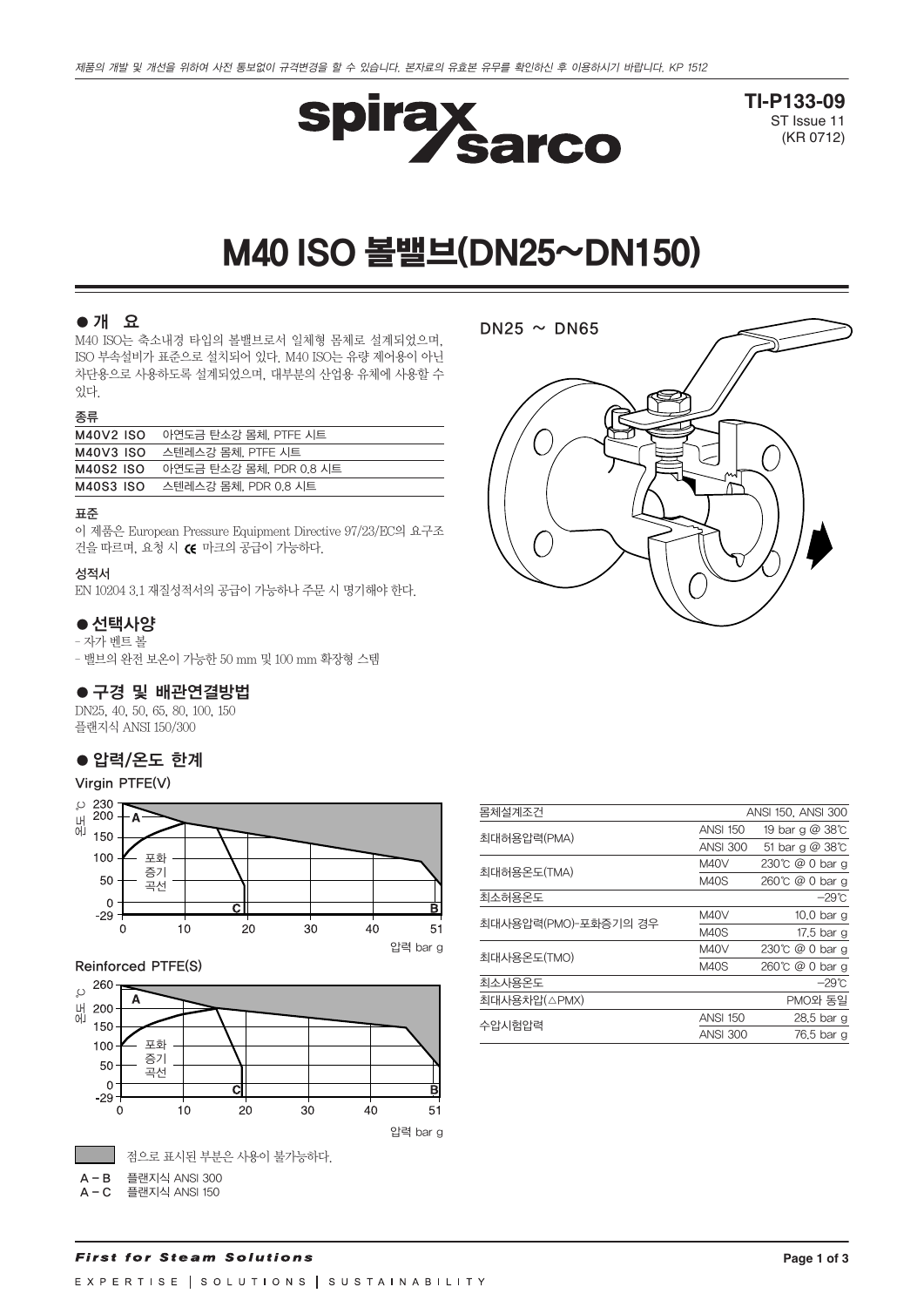

# **●**재질

| 번호             | 부품명                    |             | 재질                                          |                     |  |  |  |
|----------------|------------------------|-------------|---------------------------------------------|---------------------|--|--|--|
| 1<br>Body      |                        |             | Zinc plated carbon steel                    | ASTM A 216 WCB      |  |  |  |
|                |                        |             | Stainless steel                             | ASTM A 351 CF8M     |  |  |  |
| $\overline{c}$ | Insert                 |             |                                             | SAE 1040 / AISI 316 |  |  |  |
| 3              | Ball                   |             | Stainless steel                             | <b>AISI 316</b>     |  |  |  |
| 4              | <b>Stem</b>            |             | Stainless steel                             | <b>AISI 316</b>     |  |  |  |
|                |                        | M40V        | Virgin PTFE                                 |                     |  |  |  |
| 5              | Seat                   | <b>M40S</b> | PTFE reinforced (carbon and graphite)       | <b>PDR 0.8</b>      |  |  |  |
| 6              | Stem seal              |             | Reinforced PTFE                             |                     |  |  |  |
|                | Separator              |             |                                             | SAE 1010 /1045      |  |  |  |
| 8              | Belleville washer      |             | Stainless steel                             | <b>AISI 301</b>     |  |  |  |
| 9              | Stem nut               |             | Zinc plated carbon steel                    | <b>SAE 12L14</b>    |  |  |  |
| 10             | Lever                  |             | Zinc plated carbon steel                    | <b>SAE 1010</b>     |  |  |  |
| 11             | Grip                   |             | Vinyl                                       |                     |  |  |  |
| 12             | Stop screw             |             | Zinc plated carbon steel                    |                     |  |  |  |
| 13             | Fixing screw           |             | Zinc plated carbon steel                    |                     |  |  |  |
| 14             | Support washer         |             | <b>SAE 1045</b><br>Zinc plated carbon steel |                     |  |  |  |
| 15             | Stem adaptor           |             | Zinc plated SG iron                         |                     |  |  |  |
| 16             | Stop plate             |             | Zinc plated carbon steel                    | <b>SAE 1010</b>     |  |  |  |
| 17             | Name-plate (Not shown) |             | Stainless steel<br>AISI 430                 |                     |  |  |  |
|                |                        |             |                                             |                     |  |  |  |



# DN80~DN150